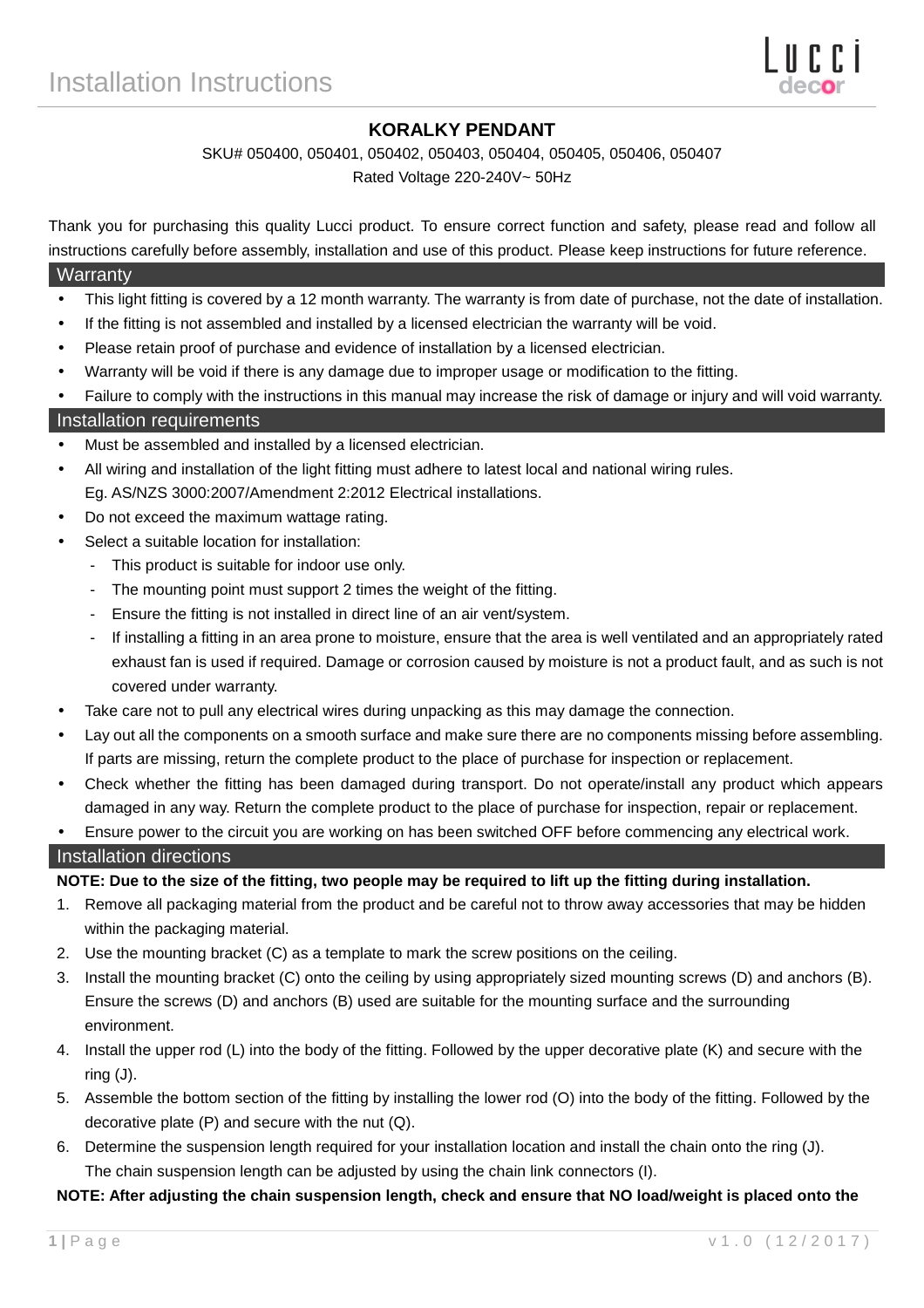### **cord (H). The full load/weight of the pendant must always be on the chain (I) suspension.**

- 7. Use the fitting ring (E) to hang the fitting up onto the mounting bracket (C).
- 8. Connect the mains supply wire to the terminal block (A). Ensure the wires are secure and no bare wires are exposed.

## **Mains Supply Wire**  Fitting Wire

Neutral – Blue or Black Blue or N Live – Brown or Red Brown or L

Earth – Yellow/Green  $V$ ellow/Green or  $\overline{\bigoplus}$ 

- 9. Push the canopy (F) up to cover the mounting bracket (C) and secure by tightening the screw (G).
- 10. Install globes (M- not included) into the lamp holders (N). Do not exceed the maximum wattage rating.
- 11. After the installation, switch on the fitting to test and enjoy your new lighting product.